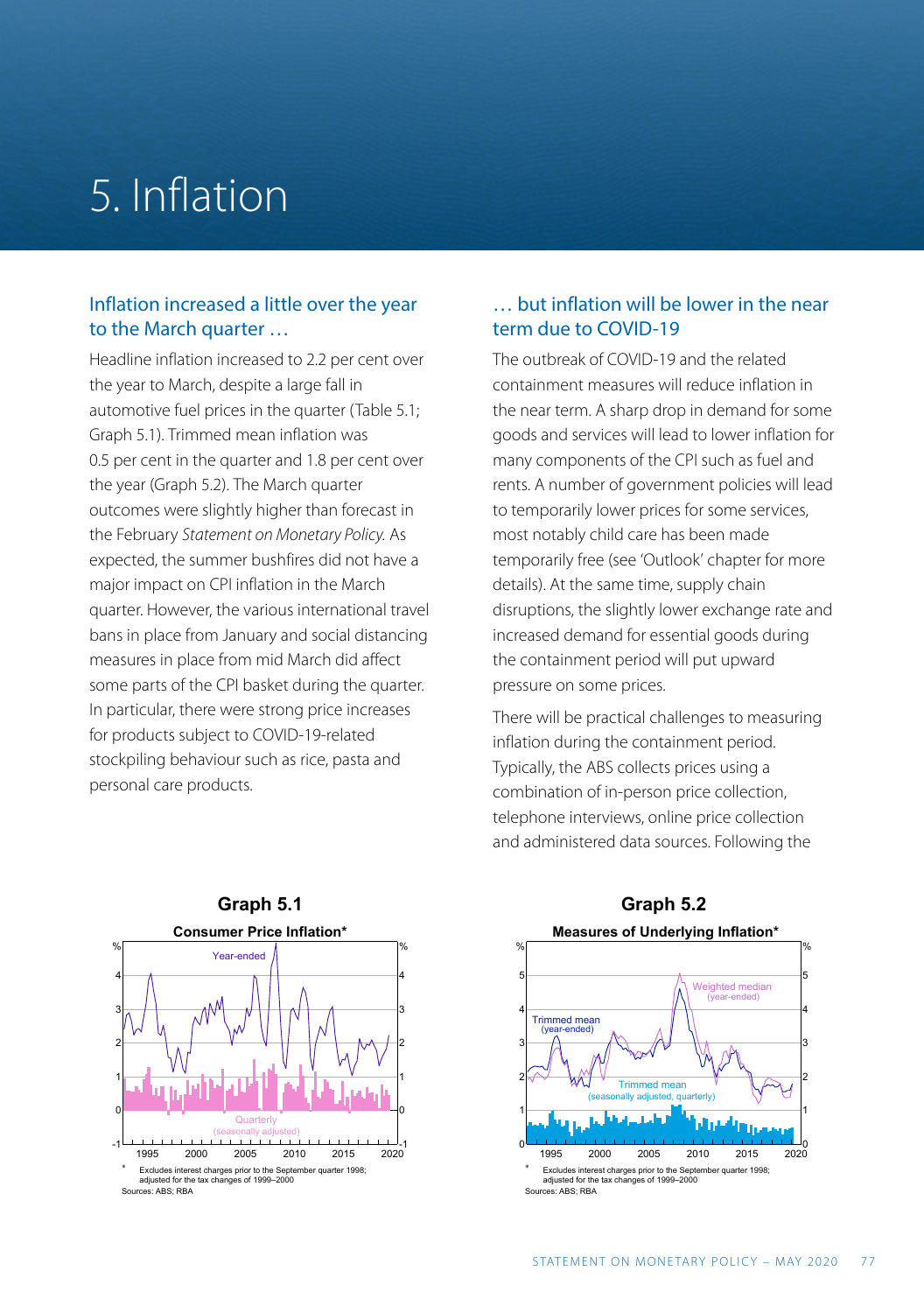#### **Table 5.1: Measures of Consumer Price Inflation**

Per cent

|                                                  | Quarterly <sup>(a)</sup> |                          | Year-ended <sup>(b)</sup> |                          |
|--------------------------------------------------|--------------------------|--------------------------|---------------------------|--------------------------|
|                                                  | March quarter<br>2020    | December<br>quarter 2019 | March quarter<br>2020     | December<br>quarter 2019 |
| Consumer Price Index                             | 0.3                      | 0.7                      | 2.2                       | 1.8                      |
| Seasonally adjusted CPI                          | 0.4                      | 0.6                      |                           |                          |
| - Tradables                                      | 0.1                      | 0.5                      | 2.1                       | 1.7                      |
| - Tradables (excl volatile items) <sup>(c)</sup> | 0.6                      | $-0.1$                   | 1.6                       | 1.3                      |
| - Non-tradables                                  | 0.6                      | 0.7                      | 2.3                       | 2.0                      |
| Selected underlying measures                     |                          |                          |                           |                          |
| Trimmed mean                                     | 0.5                      | 0.5                      | 1.8                       | 1.6                      |
| Weighted median                                  | 0.5                      | 0.4                      | 1.7                       | 1.3                      |
| CPI excl volatile items <sup>(c)</sup>           | 0.6                      | 0.4                      | 2.1                       | 1.7                      |

(a) Except for the headline CPI, quarterly changes are based on seasonally adjusted data; those not published by the ABS are calculated by the RBA using seasonal factors published by the ABS

(b) Year-ended changes are based on non-seasonally adjusted data, except for the trimmed mean and weighted median

(c) Volatile items are fruit, vegetables and automotive fuel

Sources: ABS; RBA

introduction of social distancing measures in mid March, the ABS stopped collecting prices in person and has shifted, where possible, to collecting prices using online data and telephone interviews.<sup>[1]</sup> However, only a small number of prices will be affected by this change as less than two per cent of the CPI basket was previously collected in person. In addition to challenges in data collection, social distancing measures could result in some items no longer being transacted for some time, which means there is no 'price' to measure. Items for which prices are likely to be unavailable include international airfares and some sporting and cultural events. The ABS will construct price estimates for any items where prices cannot be collected, using prices for similar products where possible, or by imputation methods.<sup>[2]</sup>

COVID-19 containment measures are also affecting consumer spending patterns. For example, travel restrictions are likely to result in consumers spending more on home entertainment and groceries instead of purchasing international holidays and dining

out. Because the CPI is based on a fixed basket of goods and services (representing the things that households typically buy), the weights applied to the most affected categories will not reflect these large changes in spending patterns. This may mean care will need to be taken when interpreting the trends in aggregate CPI measures.

#### Oil price declines are putting downward pressure on fuel prices

The sharp decline in oil prices earlier in the year led to a 6 per cent decline in automotive fuel prices in the March quarter (Graph 5.3). These declines have continued into the June quarter as COVID-19 containment measures have suppressed global demand for oil. At current levels, automotive fuel prices are expected to subtract one percentage point from headline CPI in the June quarter. If the decline in oil prices is sustained, lower fuel prices may put downward pressure on prices more broadly by reducing businesses' transport costs.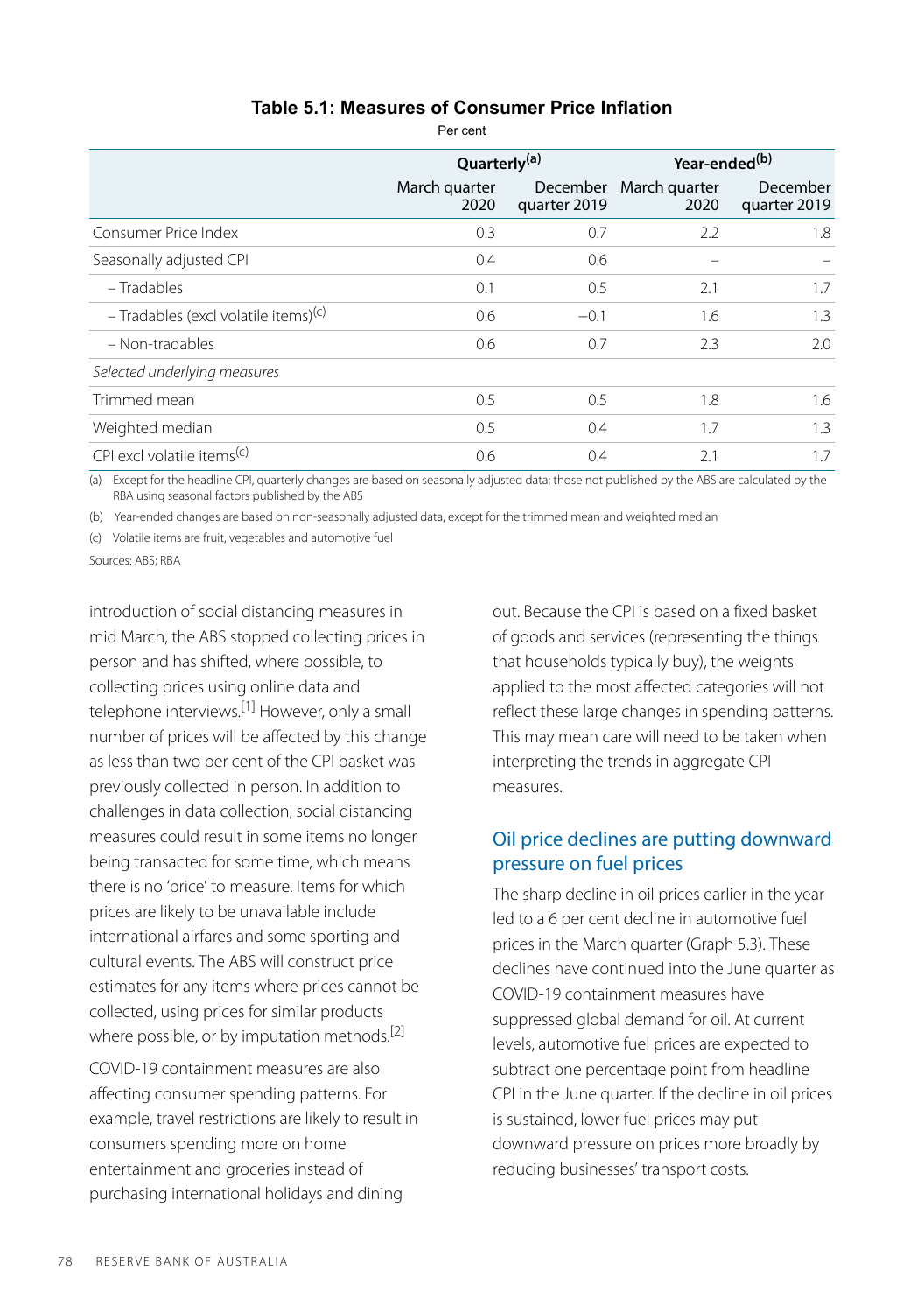#### New government policies to support households will reduce inflation

A number of recent government policy decisions in response to the COVID-19 pandemic will have a significant impact on consumer prices over the coming year. The most significant of these for the CPI is the introduction of free child care services from early April to end June. Preschool fees have also been temporarily waived in New South Wales and Victoria. These changes are expected to reduce CPI inflation by around 1½ percentage points in the June quarter, followed by a large rebound in prices once the policies end.

A number of state governments have announced price freezes for state-administered charges until 2021. These freezes, along with delays in the finalisation of government budgets, are likely to lead to property rates, motor vehicle-related charges and public transport fares remaining steady throughout most of the year.

Private health insurance premiums had been scheduled to increase by 2.9 per cent in April. However, most private health insurers have deferred these increases for at least six months, which will lead to lower medical & hospital services inflation in the June quarter.

#### Housing inflation increased a little in March but could slow in coming quarters

Housing-related inflation increased a little in the March quarter but remained around historical lows. Rent inflation remained around its lowest rate since the series began, although leading indicators such as newly advertised rents had started to increase in early 2020 (Graph 5.4). However, from mid March, the supply of rental properties started to increase; the introduction of travel restrictions encouraged some landlords who were previously supplying short-term holiday accommodation to instead put their properties on the longer-term rental market. The deterioration in labour market conditions during March is likely to have reduced demand for rental properties. State governments have introduced new mechanisms to enable tenants who have become unemployed or lost income due to COVID-19 to negotiate rent reductions. Information from liaison contacts in the real estate industry suggests that rents have already been reduced for a small number of tenants. Rent reductions for existing tenancies will directly reduce measured rent inflation because the CPI captures rents paid on the stock of existing rental properties.



New dwelling prices rose for the second consecutive quarter in March. Increased

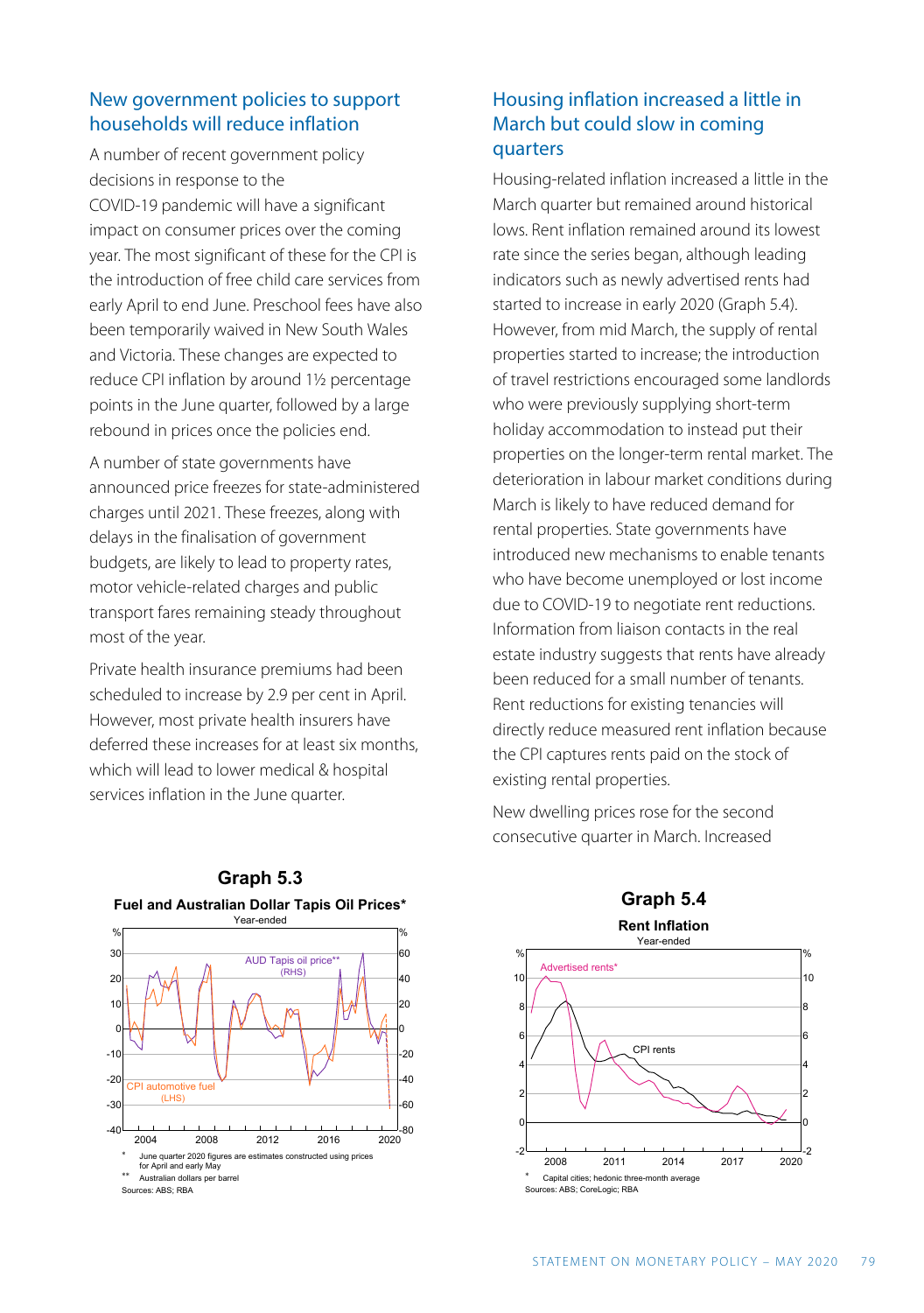demand for new housing in early 2020 had allowed builders to pass on higher input costs to base prices, while bonus offers and purchase incentives had become less prevalent (Graph 5.5). Going forward, increased import prices due to supply disruptions in other economies and the recent depreciation of the exchange rate could lead to further increases in building material costs over the next couple of quarters. However, leading indicators suggest that demand for newly built dwellings is likely to remain weak for some time; this will limit the degree to which builders can pass higher input costs through to final prices.

Utilities prices increased modestly in the March quarter, driven by a rise in electricity prices as a result of a scheduled increase in the Victorian Default Offer (Graph 5.6). The Victorian Default Offer, which covers all standing offer customers in Victoria, was increased by 7.8 per cent in January. Market offer electricity prices in Victoria also increased in the quarter. Despite these increases, utilities inflation has been subdued for the past year and is likely to remain low for some time. Wholesale electricity prices have declined in most states since early 2019 because renewable energy projects have increased generation capacity. Wholesale gas prices have also fallen in recent months alongside lower



international prices. The Australian Capital Territory, Northern Territory, Tasmanian and Western Australian governments have also announced utility-price freezes until 2021 and additional utilities rebates have been introduced in several states.

#### Market services inflation was little changed in the March quarter

Market services inflation, which includes household services such as hairdressing, as well as financial services and meals out & takeaway, was steady in the March quarter (Graph 5.7). Low labour cost growth has constrained market services inflation in recent years; labour costs account for around two-fifths of final prices for market services. Early evidence from other advanced economies suggests that market services inflation is likely to remain subdued for some time as social distancing measures suppress demand for household services and meals out & take away.

#### The impact of COVID-19 on retail prices will be mixed

Retail prices increased in the March quarter. Prices for non-durable household goods such as toilet paper and cleaning products rose strongly;

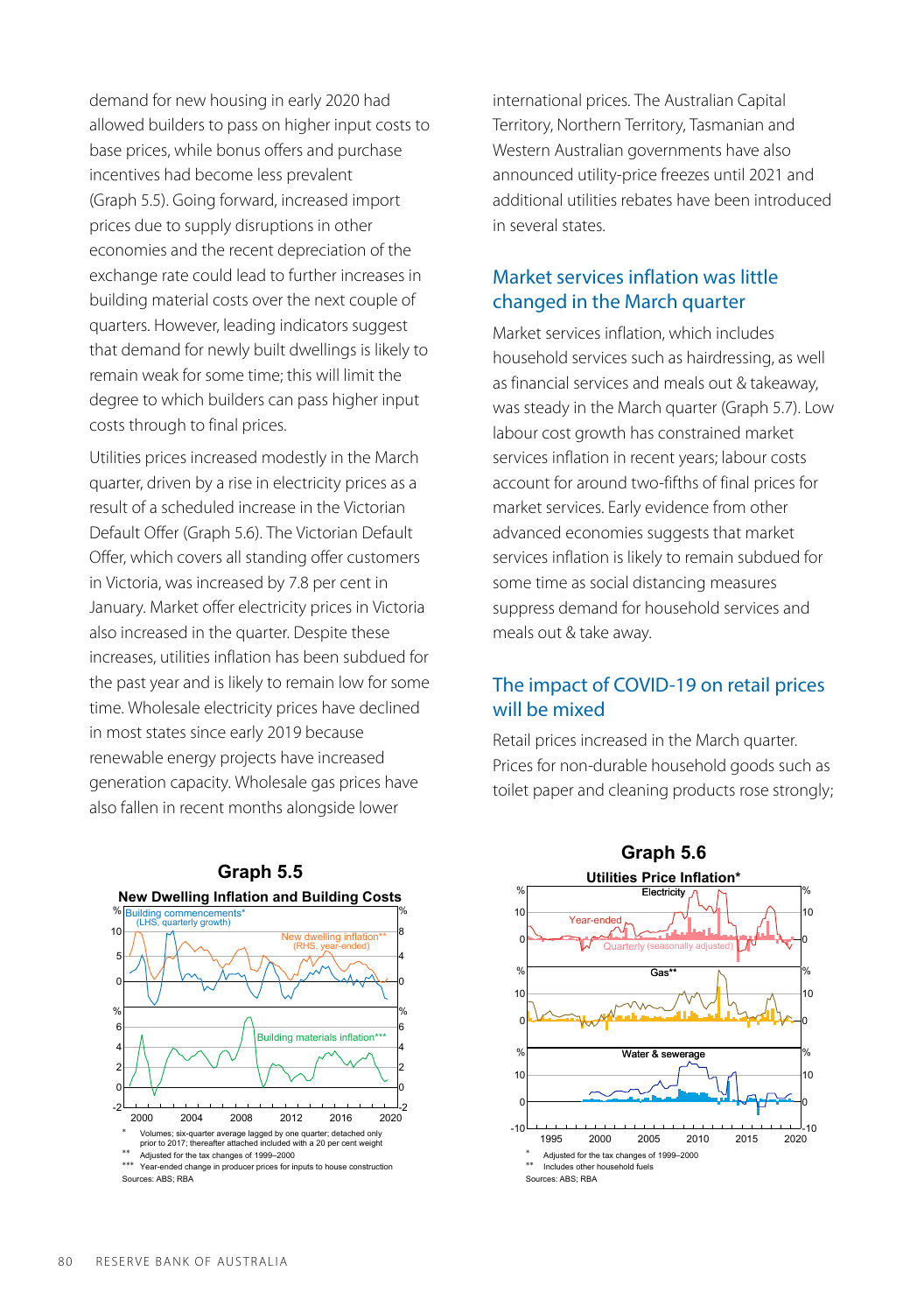some supermarkets stopped discounting on the back of increased demand for these items as households prepared for an anticipated period of social distancing. In contrast, prices for motor vehicles and furniture declined (Graph 5.8). Motor vehicle prices typically rise in the March quarter as new models are introduced at higher prices. However, fewer new models were introduced this year, resulting in measured price falls.

Food prices increased in the March quarter owing to supply disruptions from the drought and bushfires, and strong demand from consumer stockpiling late in the quarter





**Graph 5.8 Consumer Durables Price Inflation\*** (Graph 5.9). Price rises were particularly noticeable for cereal products, such as pasta and rice. Meat prices remained high in the quarter as improved rainfall conditions early in the quarter induced some farmers to restock, reducing the supply of meat. Liaison reports indicate that supply chain disruptions put some upward pressure on prices for food towards the end of the March quarter. Most food sold in Australia is produced domestically, however, so international supply chain disruptions resulting from COVID-19 containment measures are likely to add only a little to ongoing food price pressures.

#### Inflation expectations have declined since the outbreak of COVID-19

Wage- and price-setting behaviour can be affected by expectations about the future rate of inflation. Both unions and market economists have revised down their inflation expectations for the remainder of 2020, with unions expecting inflation to remain well below 2 per cent in June 2021 (Graph 5.10). The share of households expecting prices to rise over the next year is now at its lowest level since 2008. Long-term survey-based measures of inflation expectations are little changed around 2-2½ per cent and remain consistent with the Bank's medium-term inflation target.



### **Graph 5.9 Food Price Inflation\***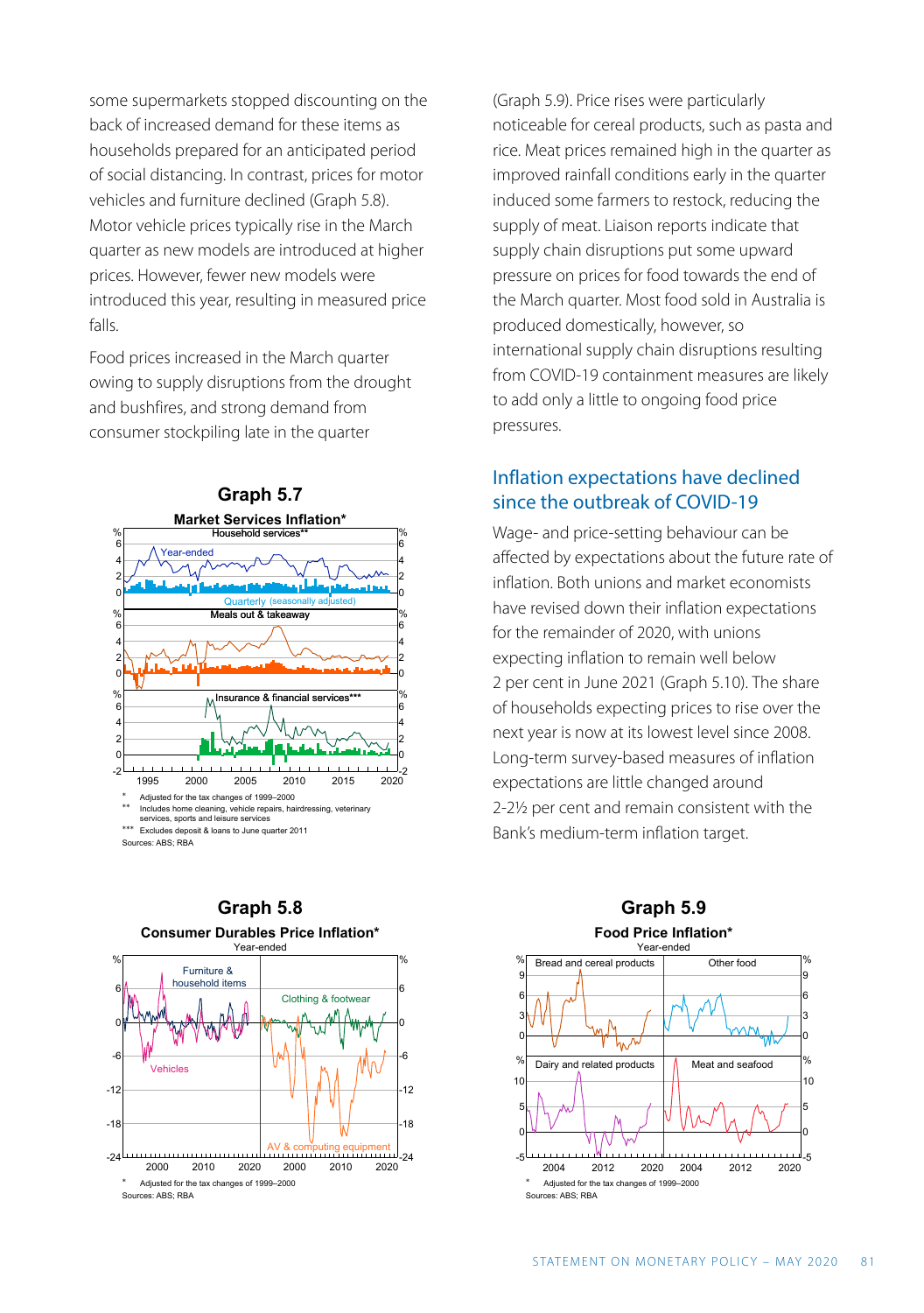Both short- and long-term market-based measures of inflation expectations have declined since the widespread outbreak of COVID-19 in early 2020; however, it is difficult to interpret the magnitude of these declines because functioning in these markets has been significantly impaired recently.

#### Wages growth was subdued ahead of COVID-19

The wage price index (WPI) grew by 2.2 per cent over 2019. Wages growth was lower in most industries than it had been one year earlier. Liaison evidence had continued to suggest that there was little upward pressure on wages into early 2020, with businesses reluctant to add to their permanent cost base. In lieu of increasing wages growth, some businesses were using bonuses or other allowances to retain staff and reward performance. Consistent with this, broader measures of wages had been growing at a faster pace than the WPI (Graph 5.11).

#### Early evidence suggests that wages growth will slow due to COVID-19

Survey evidence and payroll data show that the containment measures associated with the COVID-19 pandemic have led many businesses to reduce their labour costs. A lot of the



**Graph 5.10**  2 3 4 %<br>5 4 %

adjustment to date has been through a reduction in hours and the number of employees (see 'Domestic Economic Conditions' chapter).

Temporary changes have been made to the *Fair Work Act 2009* to support the JobKeeper wage subsidy program by allowing employers to reduce the hours and to vary the work locations and responsibilities of employees receiving the JobKeeper Payment. Similar provisions have also been inserted into some modern awards by the Fair Work Commission (FWC).

The JobKeeper program will support employee earnings by reducing job losses. The program also provides a wage floor for eligible employees that will increase income in the near term for lower-paid employees and limit the decline in income for those who have had their hours reduced or been stood down.<sup>[3]</sup> In the mostaffected industries, a little over half of employees would have their usual wage income more than replaced under the JobKeeper program (Graph 5.12).

The ABS payroll data show that the decline in total weekly wages paid to all employees was a similar magnitude to the decline in jobs since mid March. As a result, average weekly earnings declined only a little over the period. But compositional effects are likely to mask any



# **Graph 5.11**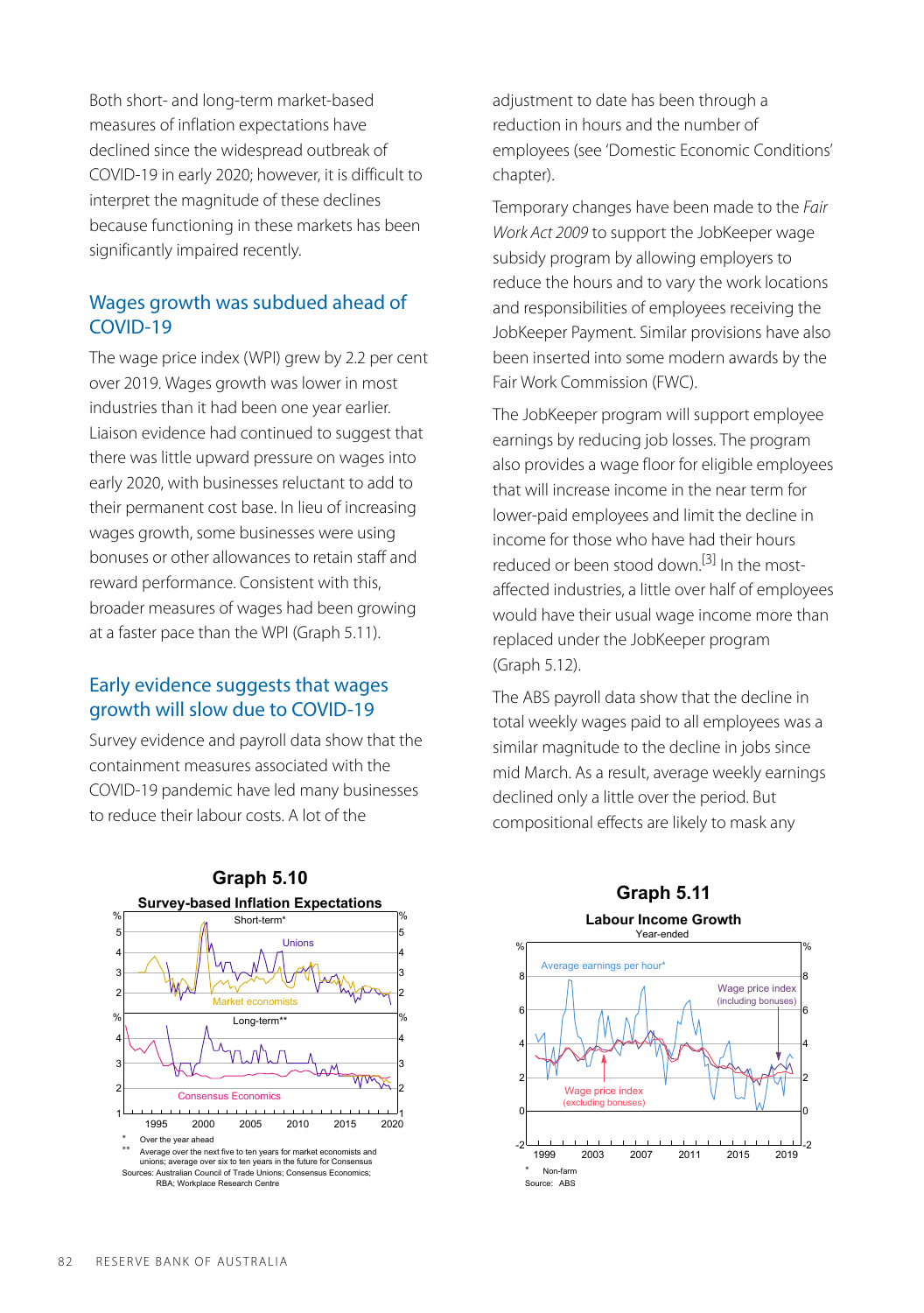decline in average weekly wages of those who remained in work because job losses have been more prevalent in lower-paid industries such as accommodation & food services and arts & recreation. In some industries such as finance, weekly wages have declined much more than jobs, suggesting more of the adjustment has come through a reduction in either hours worked or wages than through job losses (Graph 5.13).



\* Selected industries are store-based retail (excl food and fuel), arts & recreation, accommodation & food services and other services

Sources: HILDA 18; RBA

#### **Graph 5.13**



\* Total value of wages for all employees during the reference w Number of jobs where a payment was made during the reference w Source: ABS

Liaison information suggests a widespread increase in wage freezes across businesses affected by COVID-19. The Australian Government deferred agreed pay increases scheduled in the 12 months from 14 April by 6 months for Australian Public Service employees; there will be some catch up in wages growth for affected employees at the end of the deferral period. There have also been some reports of wage cuts, with very senior staff being more affected. So far, wage cuts are mostly temporary and do not appear to be widespread.

The industries most affected by COVID-19 and related social distancing have a relatively high share of employees paid according to awards and collective agreements. Wages growth in these industries has been supported in recent years by FWC award wage decisions that have delivered above-average wages growth. As a result, the gap in wage rates between enterprise agreements and the relevant award has compressed for many employees and some businesses have shifted away from enterprise agreements to the award, or explicitly tied future wage increases to FWC decisions.

The uncertainty around the COVID-19 pandemic has meant that FWC has delayed its annual wage determination for 2019/20 until June. A key input to the FWC's deliberations is the evidence on the effects of minimum wages on employment. In recent decisions, the FWC's assessment has been that modest changes to award wages have not had a noticeable adverse effect on employment. However, during the economic slowdown in 2009, the Australian Fair Pay Commission (the predecessor to the FWC) decided to freeze the federal award wage rates, citing a reduction in the ability of employers to offer sufficient work during that period.  $\mathbf{\ddot{H}}$